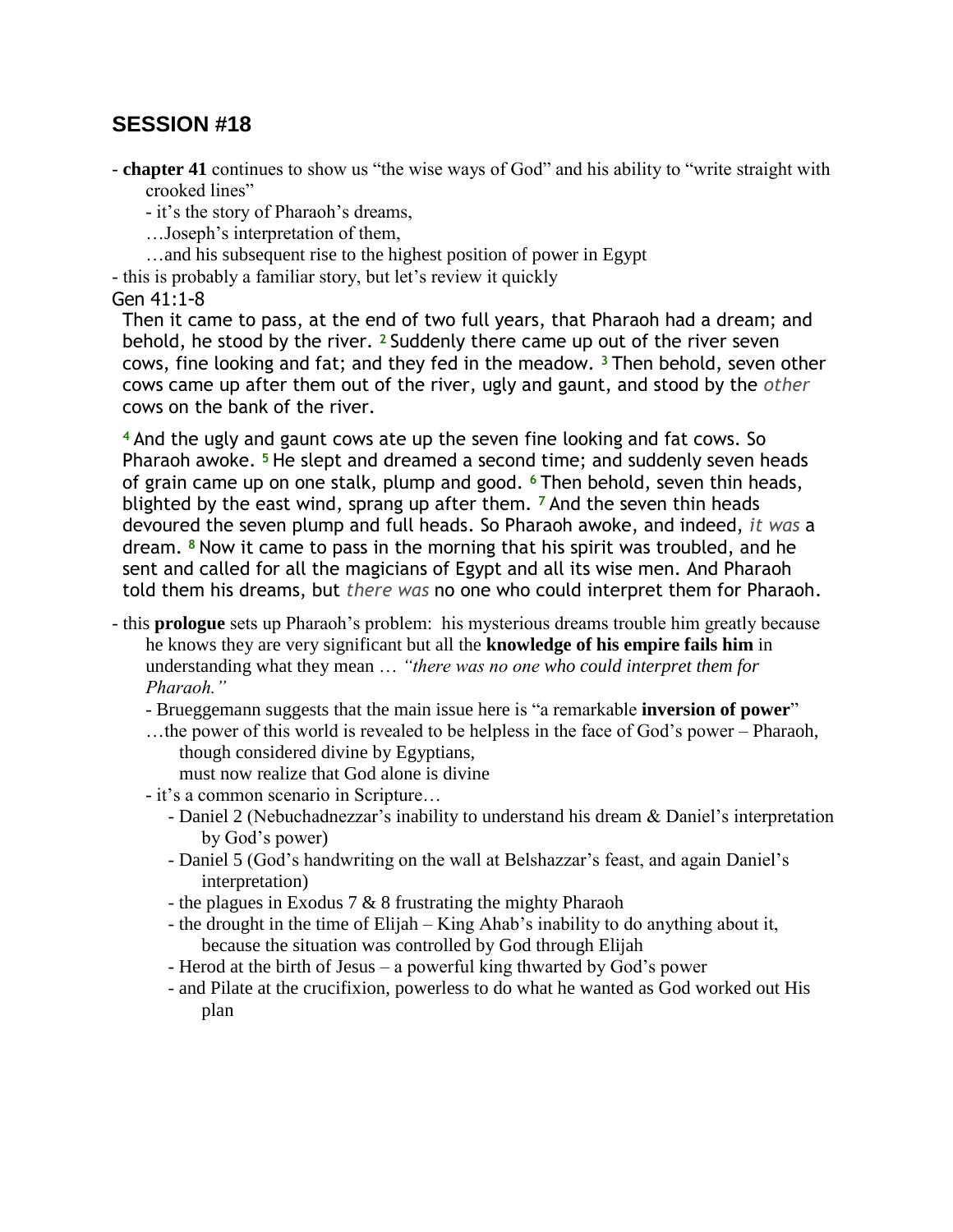1 Cor 1:25 tells us that

"the foolishness of God is wiser than men, and the weakness of God is stronger than men."

And in Luke 10:21 Jesus said,

"I praise you, Father, Lord of heaven and earth, because you have hidden these things from the wise and learned, and revealed them to little children.

- Robert F. Capon calls this God's *"left-handed approach to a right-handed world"*

- this "left-handed approach" or "inversion of power" is clearly seen in Pharaoh's story

- Joseph interprets both of Pharaoh's dreams, by God's power, and the grateful ruler promptly pulls Joseph out of prison and promotes him to Prime Minister over all the land of Egypt

- now let's read the main verses from the **epilogue**:

Gen 41:47-57

**<sup>47</sup>**Now in the seven plentiful years the ground brought forth abundantly. **<sup>48</sup>** So he [Joseph] gathered up all the food of the seven years which were in the land of Egypt, and laid up the food in the cities; he laid up in every city the food of the fields which surrounded them. **<sup>49</sup>** Joseph gathered very much grain, as the sand of the sea, until he stopped counting, for *it was* immeasurable…

**Vs. 53** Then the seven years of plenty which were in the land of Egypt ended, **<sup>54</sup>** and the seven years of famine began to come, as Joseph had said. The famine was in all lands, but in all the land of Egypt there was bread. **<sup>55</sup>** So when all the land of Egypt was famished, the people cried to Pharaoh for bread. Then Pharaoh said to all the Egyptians, "Go to Joseph; whatever he says to you, do." **<sup>56</sup>** The famine was over all the face of the earth, and Joseph opened all the storehouses and sold to the Egyptians. And the famine became severe in the land of Egypt. **<sup>57</sup>** So all countries came to Joseph in Egypt to buy *grain,* because the famine was severe in all lands.

- this **epilogue** shows Joseph in charge, offering Egypt and the world, life & well-being in place of the death of famine

…a striking picture of Jesus, the "wisdom of God"

- between the futility of Egypt and the well-being brought by Joseph, there is the main action in the **middle** section: *Joseph*

- Joseph, speaking to Pharaoh in strongly theocentric language, affirms that **God** – not royal power or planning – will bring about the new future

…let's go back to verse…

Vs. 16

So Joseph answered Pharaoh, saying, "*It is* not in me; God will give Pharaoh an answer of peace."

## Vs. 28 Joseph says,

God has shown Pharaoh what He *is* about to do.

Vs. 32 Joseph tells Pharaoh:

the dream was repeated to Pharaoh twice because the thing *is* established by God, and God will shortly bring it to pass.